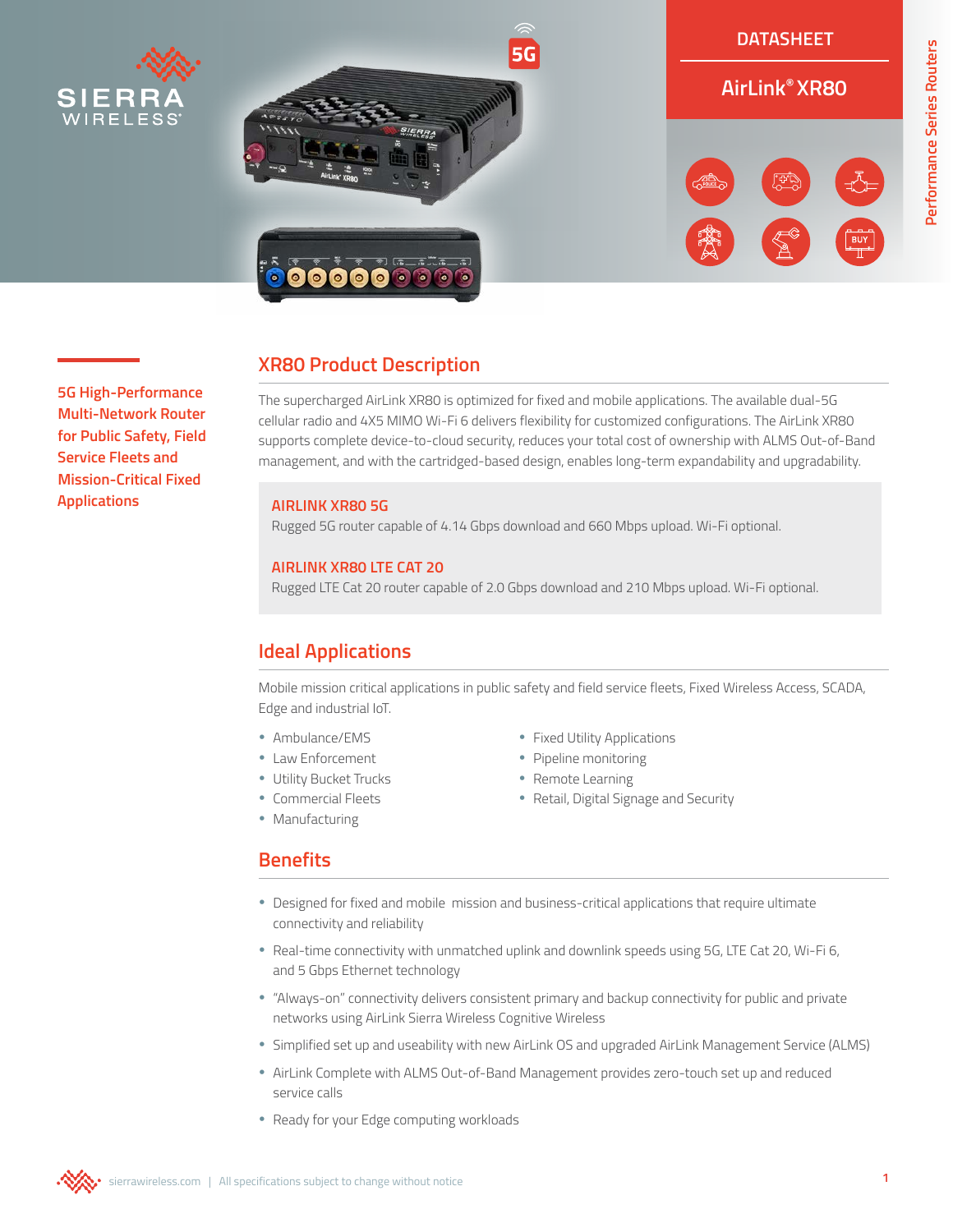## **AirLink XR80 – Router Specifications**

| <b>CELLULAR</b>        |                                                                                                                                                                                                                                 |  |  |
|------------------------|---------------------------------------------------------------------------------------------------------------------------------------------------------------------------------------------------------------------------------|--|--|
| Peak D/L               | <b>XR80 5G</b> – Up to 4.14 Gbps DL, 4G LTE Cat 20 - Up to 2<br>Gbps DL                                                                                                                                                         |  |  |
|                        | <b>XR80 LTE Cat 20 –</b> 4G LTE Cat 20 - Up to 2 Gbps DL                                                                                                                                                                        |  |  |
| Peak U/L               | XR80 5G - Up to 660 Mbps UL, 4G LTE Cat 20 - up to 210<br>Mbps UL                                                                                                                                                               |  |  |
|                        | <b>XR80 LTE Cat 20 - UL 4G LTE Cat 20 - up to 210 Mbps UL</b>                                                                                                                                                                   |  |  |
| 5G                     |                                                                                                                                                                                                                                 |  |  |
| Frequency Bands        | Sub-6 Non-standalone (NSA): n1, n2, n3, n5, n28, n41,<br>n66, n71, n77, n78, n79<br>(Future Variant) Sub-6 Standalone (NSA & SA): n1, n2, n3,<br>n5, n7, n8, n12, n20, n25, n28, n38, n40, n41, n48, n66,<br>n71, n77, n78, n79 |  |  |
| <b>4G LTE</b>          |                                                                                                                                                                                                                                 |  |  |
| <b>Frequency Bands</b> | B1, B2, B3, B4, B5, B7, B8, B12, B13, B14, B17, B18, B19,<br>B20, B25, B26, B28, B29, B30, B32, B34, B38, B39, B40,<br>B41, B42, B43 (future), B46, CBRS B48, B66, B71                                                          |  |  |
| <b>3G WCDMA/HSPA+</b>  |                                                                                                                                                                                                                                 |  |  |
| <b>Frequency Bands</b> | B1, B2, B3, B4, B5, B6, B8, B9, B19                                                                                                                                                                                             |  |  |
| <b>LPWA</b>            |                                                                                                                                                                                                                                 |  |  |
| <b>Frequency Bands</b> | B1, B2, B3, B4, B5, B8, B9, B10, B12, B13, B17, B18, B19,<br>B20, B25, B26, B27, B28, B66                                                                                                                                       |  |  |
| <b>APPROVALS</b>       |                                                                                                                                                                                                                                 |  |  |
| Regulatory*            | FCC, IC/ISED, PTCRB, GCF, CE, RED, RCM                                                                                                                                                                                          |  |  |
| Carrier*               | Verizon, AT&T, T-Mobile, BT, Telstra                                                                                                                                                                                            |  |  |
| <b>PART NUMBERS</b>    |                                                                                                                                                                                                                                 |  |  |
| North America          | XR80 5G -<br>XR80 Single 5G (1104793)<br>XR80 Single 5G Wi-Fi (1104789)<br>5G Expansion Cartridge (Optional) (1104757)                                                                                                          |  |  |
|                        | <b>XR80 LTE Cat 20 -</b><br>XR80 LTE Cat 20 Single 4G (1104881)<br>XR80 LTE Cat 20 Single 4G Wi-Fi (1104879)<br>5G Expansion Cartridge (Optional) (1104757)                                                                     |  |  |
| Global                 | XR80 5G –<br>XR80 Single 5G (1104791)<br>XR80 Single 5G Wi-Fi (1104787)<br>5G Expansion Cartridge (Optional) (1104757)                                                                                                          |  |  |
|                        | <b>XR80 LTE Cat 20 -</b><br>XR80 LTE Cat 20 Single 4G (1104880)                                                                                                                                                                 |  |  |

XR80 LTE Cat 20 Single 4G Wi-Fi (1104878) 5G Expansion Cartridge (Optional) (1104757) **HOST INTERFACES Main body** 3x RJ-45 Ethernet ports (1x 5Gbps, 2x 1Gbps), With cartridge: 4x RJ-45 Ethernet ports (1x 5Gbps, 3x 1Gbps) LPWA ALMS Out-of-Band Management USB 3.2 Type-C port Dual RS-232 serial port on RJ-45 Aux Port (GPIO/CAN) Dual SIM Slots 11 FAKRA antenna connectors (Dual 4x4 Cellular, 5x4 Wi-Fi, GNSS, LPWA) **SECURITY AAA** 802.1x /Radius authentication with Wi-Fi and Ethernet **Firewall** Stateful firewall with port forwarding, DMZ **WLAN Encryption** WPA2/WPA3 Personal/Enterprise FIPS 140-2 **WI-FI (Optional)** 4x4 MIMO Wi-Fi 6 AP/STA up to 2.4Gbps 1x1 MIMO Wi-Fi 6 STA Rx only Support for 128 clients WPA2/3Enterprise

High output power 23 dBm (per chain) Captive Portal (future) **ENVIRONMENTAL Temperature Operating Temperature:** -30°C to +70°C / -22°F to +158°F **Storage Temperature:** -40°C to +85°C / -40°F to +185°F Humidity: 95% RH @ 60C IP64 rated ingress protection MIL-STD-810G conformance to shock, vibration, thermal shock, and humidity **POWER Input/Operating Voltage** 7 to 36 VDC **Power modes** Peak 54W (4.5A @12V); Standby 55mW (4.5mA@12V) Built-in protection against voltage transients including 5VDC engine cranking Ignition Sense with time delay shutdown

Wi-Fi WAN and Wi-Fi Access Point (concurrently)

*\*All approvals are either granted or in progress. Call for the latest approval status.*

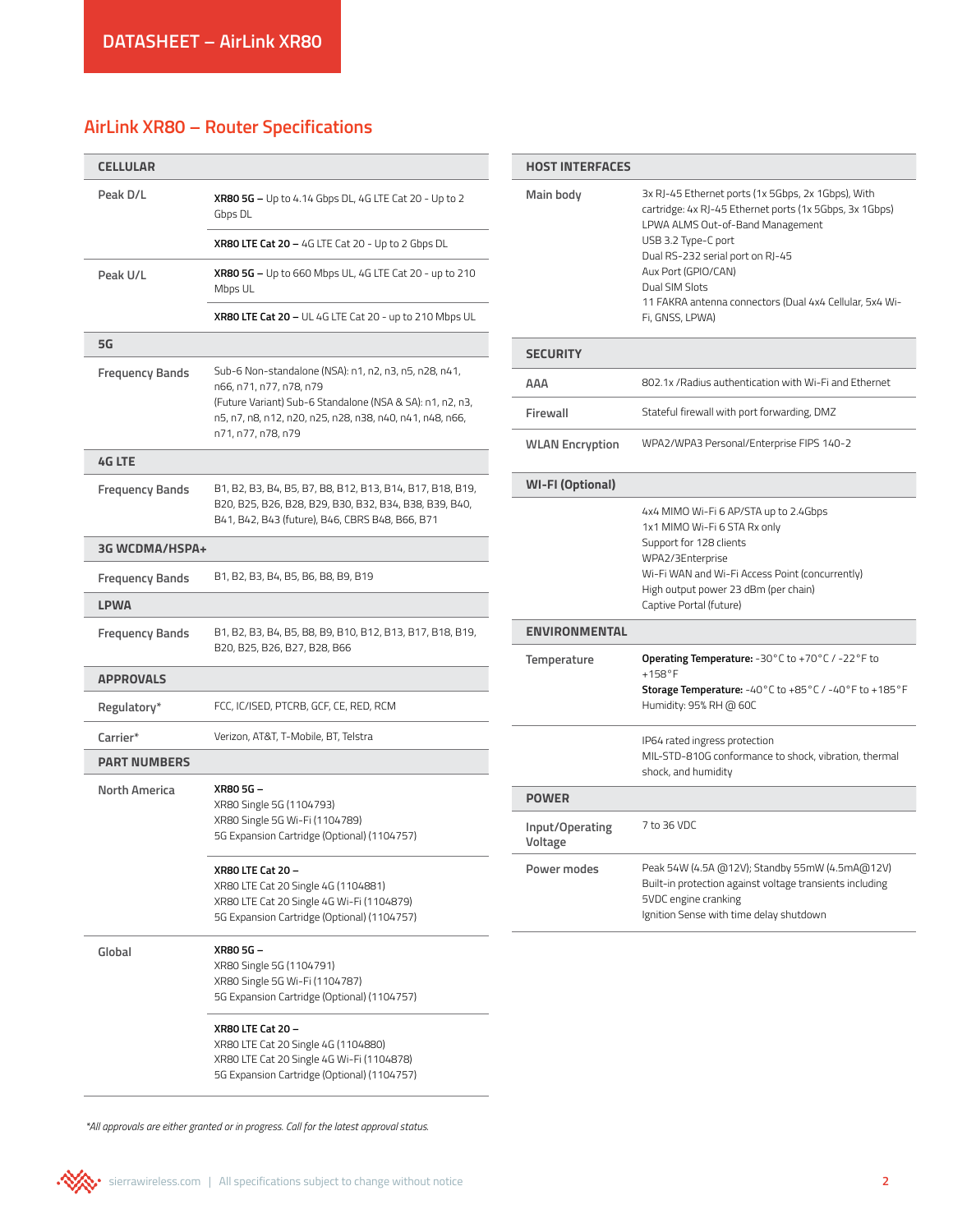# **AirLink XR80 – Router Specifications**

| <b>NETWORK AND ROUTING</b>      |                                                                                                                                                                                                                                           | <b>ACCESSORIES</b>                                                   |                                                                                                                                                                                                                                                                                                                                                                                                                                                                                                                                                       |
|---------------------------------|-------------------------------------------------------------------------------------------------------------------------------------------------------------------------------------------------------------------------------------------|----------------------------------------------------------------------|-------------------------------------------------------------------------------------------------------------------------------------------------------------------------------------------------------------------------------------------------------------------------------------------------------------------------------------------------------------------------------------------------------------------------------------------------------------------------------------------------------------------------------------------------------|
|                                 | Sierra Wireless Cognitive Wireless<br>IPv4 and IPv6 Routing<br>Network Address Translation (NAT)<br><b>LAN Segmentation</b><br>IPv4 Passthrough and IPv6 Prefix Extension<br>WAN/LAN Connection Policy Management<br>Policy-Based Routing | In the box                                                           | XR80, DC Power cable, LPWA Antenna, Quick Start Guides,<br>Options:<br>• Mounting bracket (6001350)<br>• AC Adapter (6001372)<br>I/O Cable (6001004)<br>• Antennas (See sierrawireless.com)<br>• 5G Expansion Cartridge (1104757)                                                                                                                                                                                                                                                                                                                     |
| QoS                             | Application/ Traffic Priority Queuing                                                                                                                                                                                                     | <b>EDGE COMPUTING</b>                                                |                                                                                                                                                                                                                                                                                                                                                                                                                                                                                                                                                       |
| <b>WAN Monitors</b>             | Connection Failure Recovery                                                                                                                                                                                                               |                                                                      | Edge Compute containerized applications (future)                                                                                                                                                                                                                                                                                                                                                                                                                                                                                                      |
|                                 | Configurable MTU size<br>Multiple LAN Support<br>Customize transmission buffer size<br><b>Static Routing</b>                                                                                                                              | <b>DIMENSIONS</b><br>AirLink XR80 -<br><b>Main Body</b>              | 220mm x 170mm x 53mm (6.69in x 8.66in x 2.08in)<br>Weight: Non Wi-Fi 1.80 Kg (4.0 Lbs) Wi-Fi 2.00 Kg (4.4 Lbs)                                                                                                                                                                                                                                                                                                                                                                                                                                        |
| <b>VPN</b>                      | WAN Ethernet<br>Integrated with ACM VPN Server                                                                                                                                                                                            | AirLink XR80 -<br>Main Body with<br>Single 5G Expansion<br>Cartridge | 220mm x 220mm x 53mm (8.66in x 8.66in x 2.08in)<br>Weight: 2.64 Kg (5.8 Lbs)                                                                                                                                                                                                                                                                                                                                                                                                                                                                          |
|                                 | IPsec protocol with IKEv1/IKEv2<br>FIPS 140-2                                                                                                                                                                                             |                                                                      |                                                                                                                                                                                                                                                                                                                                                                                                                                                                                                                                                       |
| Encryption                      | AES128/AES192/AES256                                                                                                                                                                                                                      |                                                                      |                                                                                                                                                                                                                                                                                                                                                                                                                                                                                                                                                       |
| Hashing                         | SHA256/SHA384/SHA512                                                                                                                                                                                                                      |                                                                      |                                                                                                                                                                                                                                                                                                                                                                                                                                                                                                                                                       |
| <b>Key Exchange</b>             | DHGroup14/15/16/17/18/19/20/21                                                                                                                                                                                                            |                                                                      |                                                                                                                                                                                                                                                                                                                                                                                                                                                                                                                                                       |
|                                 | LAN to LAN and Host to LAN<br>Up to 10 concurrent tunnels per link<br>MOBIKE protocol<br>IP compression<br>Full/Split Tunnel<br>Dead Peer Detection (DPD)                                                                                 |                                                                      | 风风风风风风风风风风<br><b>B</b>                                                                                                                                                                                                                                                                                                                                                                                                                                                                                                                                |
| <b>INDUSTRY CERTIFICATIONS*</b> |                                                                                                                                                                                                                                           |                                                                      | 186.30 217.44                                                                                                                                                                                                                                                                                                                                                                                                                                                                                                                                         |
| Safety                          | IECEE Certification Bodies Scheme (CB Scheme), UL 60950                                                                                                                                                                                   |                                                                      |                                                                                                                                                                                                                                                                                                                                                                                                                                                                                                                                                       |
| <b>Vehicle Usage</b>            | E-Mark (72/245/EEC, 2009/19/EC), ISO7637-2, SAE<br>J1455 (Shock & Vibration)                                                                                                                                                              | CELLULAR                                                             | $-40047186$<br>CELL I                                                                                                                                                                                                                                                                                                                                                                                                                                                                                                                                 |
| Environmental                   | RoHS2, REACH, WEEE, C1D2                                                                                                                                                                                                                  |                                                                      |                                                                                                                                                                                                                                                                                                                                                                                                                                                                                                                                                       |
| <b>Rail Usage</b>               | EN50155 (Rolling Stock)                                                                                                                                                                                                                   | 0000000                                                              |                                                                                                                                                                                                                                                                                                                                                                                                                                                                                                                                                       |
| <b>RELIABILITY</b>              |                                                                                                                                                                                                                                           |                                                                      |                                                                                                                                                                                                                                                                                                                                                                                                                                                                                                                                                       |
| <b>MTBF</b>                     | Dual radio: 32.8 years (Telcordia SR-332 Issue3 Method1)                                                                                                                                                                                  |                                                                      | $\begin{array}{c} \begin{array}{c} \begin{array}{c} \begin{array}{c} \end{array} \\ \end{array} \end{array} \end{array} \end{array} \end{array} \begin{array}{c} \begin{array}{c} \begin{array}{c} \end{array} \\ \end{array} \end{array} \begin{array}{c} \begin{array}{c} \end{array} \end{array} \end{array} \begin{array}{c} \begin{array}{c} \end{array} \end{array} \end{array} \begin{array}{c} \begin{array}{c} \end{array} \end{array} \end{array} \begin{array}{c} \begin{array}{c} \end{array} \end{array} \end{array} \begin{array}{c} \$ |
| <b>SUPPORT AND WARRANTY</b>     |                                                                                                                                                                                                                                           |                                                                      | 0000000000000000000                                                                                                                                                                                                                                                                                                                                                                                                                                                                                                                                   |
|                                 | 1 year standard warranty with up to 5 years extended<br>warranty with current AirLink Complete subscription.<br>Unrestricted critical firmware updates.                                                                                   |                                                                      | ⊚<br>◎<br><b>SAMPLE ELECTRONIC DE LA CONTENTACIÓN DE LA CONTENTION DE LA CONTENTION DE LA CONTENTION DE LA CONTENTION DE LA</b>                                                                                                                                                                                                                                                                                                                                                                                                                       |

*\*All approvals are either granted or in progress. Call for the latest approval status.*